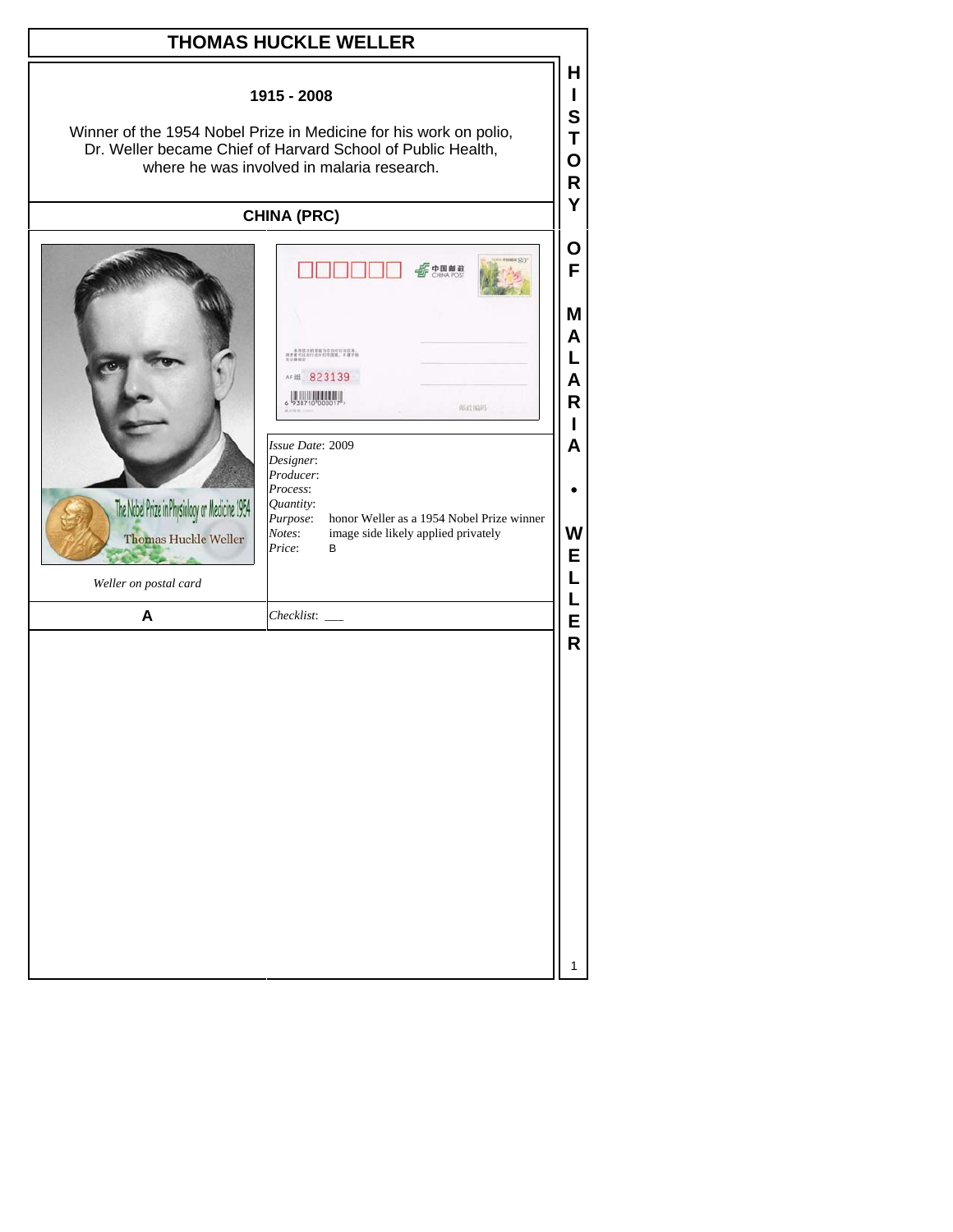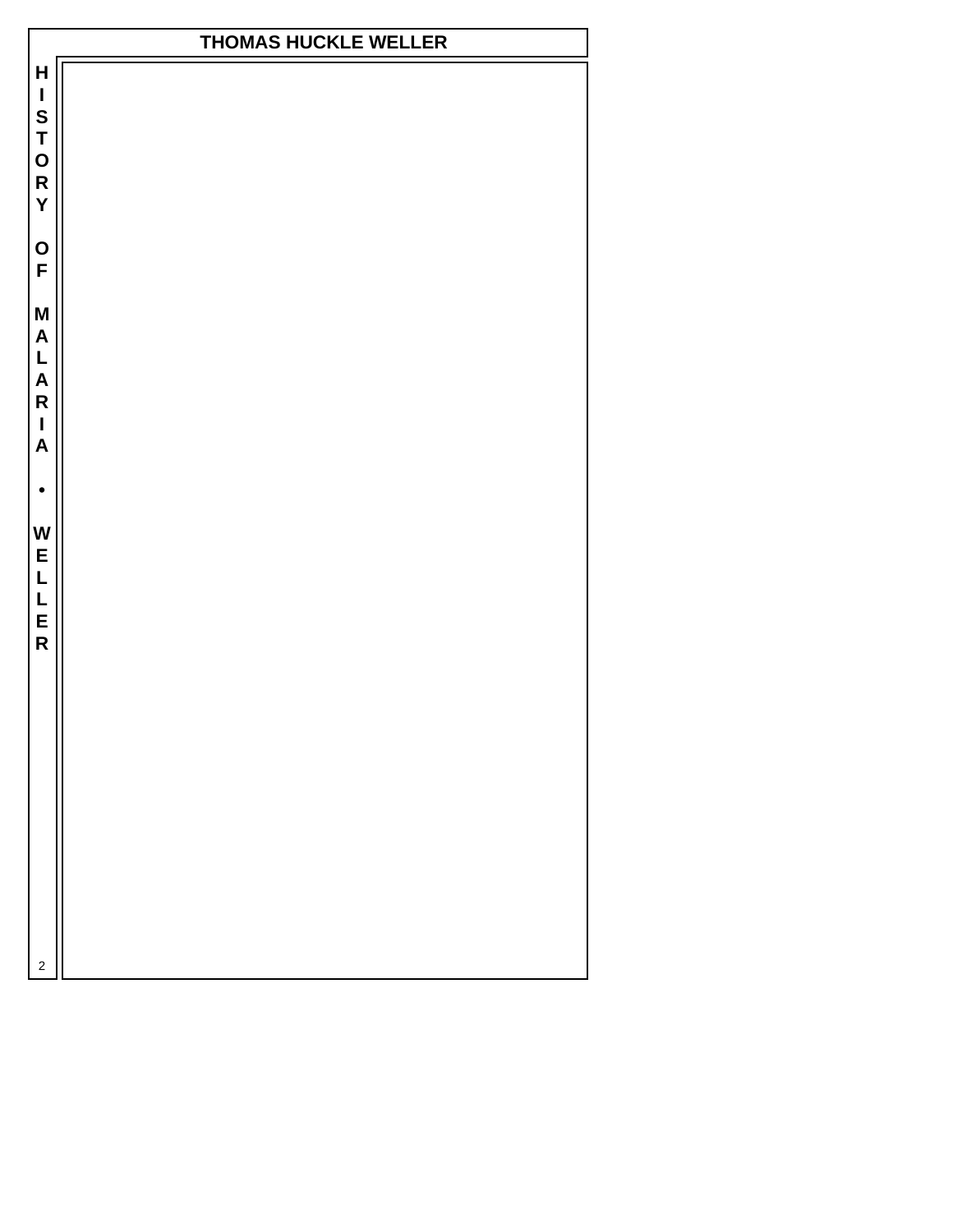| <b>THOMAS HUCKLE WELLER</b>                                                                                                                                                                                                                              |                                                                                                                                                                                                                         |  |
|----------------------------------------------------------------------------------------------------------------------------------------------------------------------------------------------------------------------------------------------------------|-------------------------------------------------------------------------------------------------------------------------------------------------------------------------------------------------------------------------|--|
| <b>TRANSKEI</b>                                                                                                                                                                                                                                          | н                                                                                                                                                                                                                       |  |
| April 1, 1992<br><b>Issue Date:</b><br>Johan Van Niekirk<br>Designer:<br>Producer:<br>Process:<br>lithography<br>Quantity:<br>Perforations: 14½ x 14 mm<br>Margins:<br>1992 at bottom right, all in black<br>Purpose:<br>Weller<br>Notes:<br>Price:<br>Α | S<br>Τ<br>O<br>$\mathsf{R}% _{T}$<br>designer's name at bottom left, B1.4 at bottom center, and<br>Y<br>honor Dr. Weller for development of Rubella vaccine<br>from a 4-stamp issue honoring medical pioneers<br>O<br>F |  |
| 267<br>Checklist:<br>unused __ used __ fdc __ other                                                                                                                                                                                                      | M                                                                                                                                                                                                                       |  |
|                                                                                                                                                                                                                                                          | Notes: as above: miniature sheet of<br>A<br>10<br>Price: B<br>L<br>Α<br>R<br>A<br>w                                                                                                                                     |  |
| 267 ms                                                                                                                                                                                                                                                   | E<br>Checklist:                                                                                                                                                                                                         |  |
| Cancel: Lady Frere<br>Cachet: post office<br>Size:<br><b>Notes</b><br>with complete issue<br>Price:<br>B<br>Heroes<br>of Medicine $\mathcal{F}_r$<br>of the Series 2.32 $\circledcirc$<br>7th Set of the Series                                          |                                                                                                                                                                                                                         |  |
| 1                                                                                                                                                                                                                                                        | Checklist:                                                                                                                                                                                                              |  |
|                                                                                                                                                                                                                                                          | 3                                                                                                                                                                                                                       |  |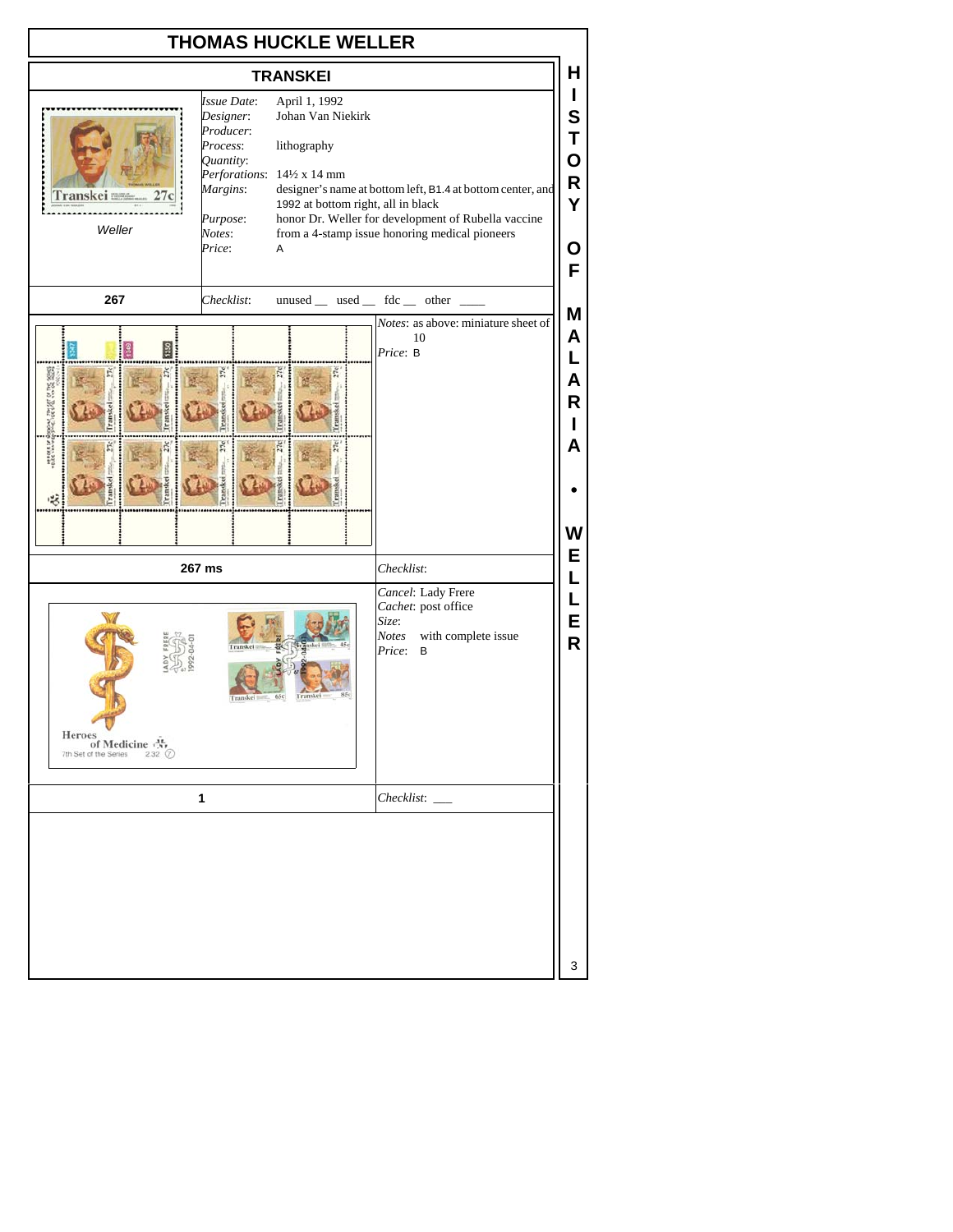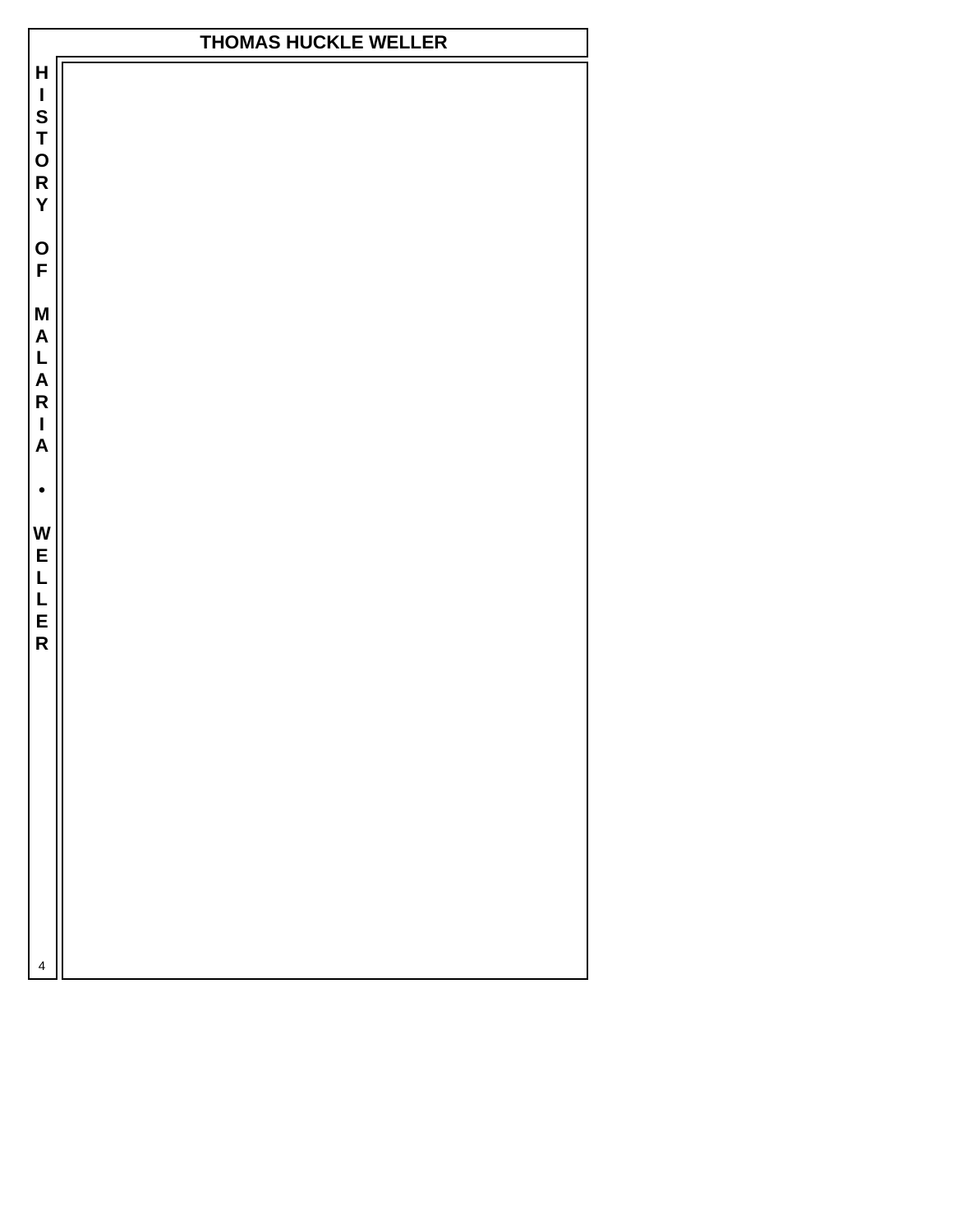| Н<br><b>UNITED STATES</b><br>$\mathbf I$<br>Cancel: Washington, D.C.: January<br>15, 1957<br>S<br>FIRST DAY<br>OF ISSUE<br>Cachet: Art Craft<br>Remember Ma<br>Τ<br>Size:<br>Notes: Weller signature on first<br>O<br>day cover for polio issue<br>R<br>EB<br>Price: A<br>Υ<br>Yea V<br>NATIONAL FOU<br>O<br>FOR INFANTILE PARALYSIS | <b>THOMAS HUCKLE WELLER</b>          |  |  |  |
|--------------------------------------------------------------------------------------------------------------------------------------------------------------------------------------------------------------------------------------------------------------------------------------------------------------------------------------|--------------------------------------|--|--|--|
|                                                                                                                                                                                                                                                                                                                                      |                                      |  |  |  |
|                                                                                                                                                                                                                                                                                                                                      |                                      |  |  |  |
| F                                                                                                                                                                                                                                                                                                                                    | A. Iwentieth Inniversary<br>THWiller |  |  |  |
| A<br>M                                                                                                                                                                                                                                                                                                                               |                                      |  |  |  |
| Α<br>L<br>Α<br>R<br>A                                                                                                                                                                                                                                                                                                                |                                      |  |  |  |
|                                                                                                                                                                                                                                                                                                                                      |                                      |  |  |  |
| W<br>Е<br>Е<br>R                                                                                                                                                                                                                                                                                                                     |                                      |  |  |  |